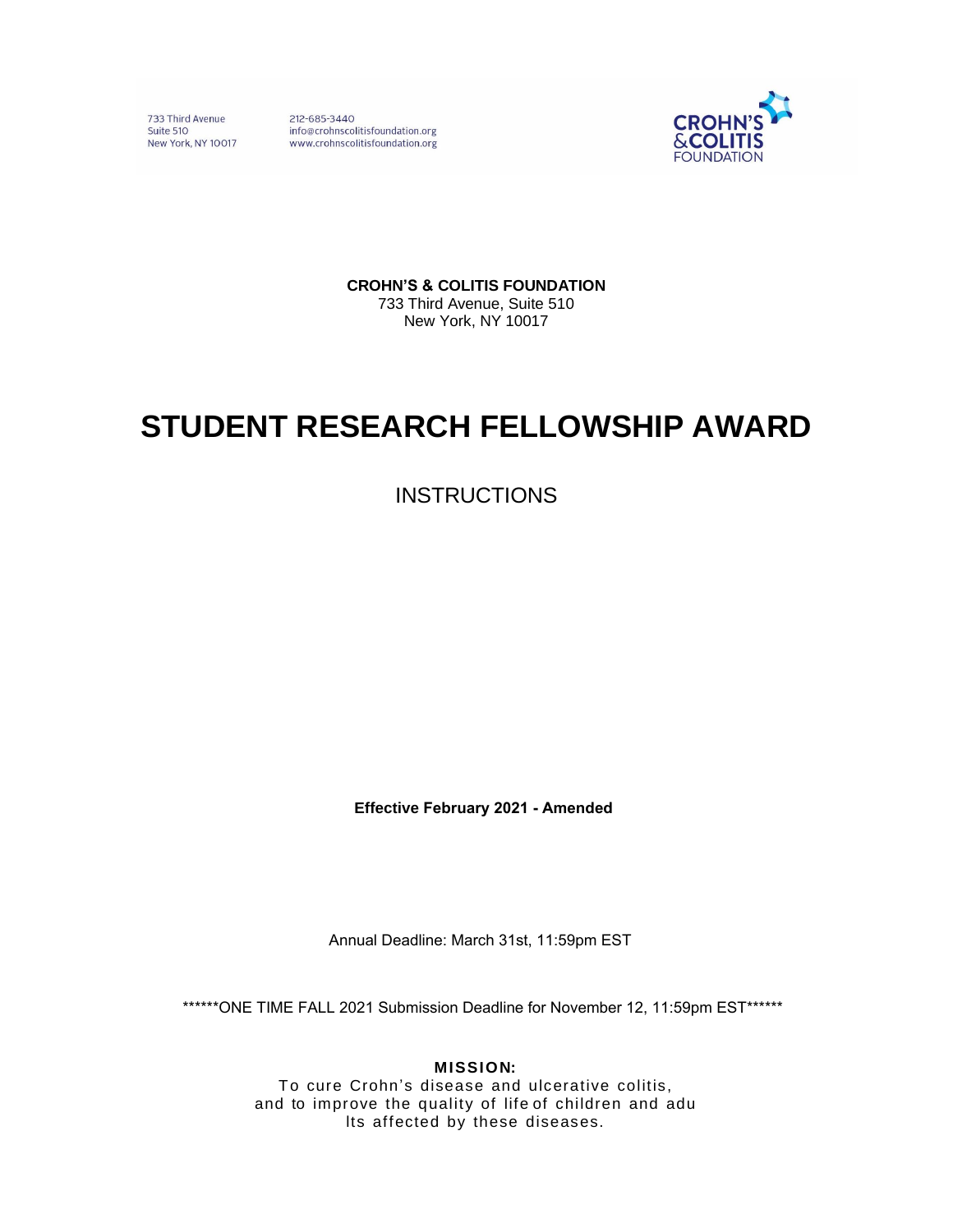

## **STUDENT RESEARCH FELLOWSHIP AWARD INSTRUCTIONS**

#### **Table of content**

| General Information 3     |       |
|---------------------------|-------|
| Preparing the Application | 4 - 7 |
| Assembly of Paper Copy    |       |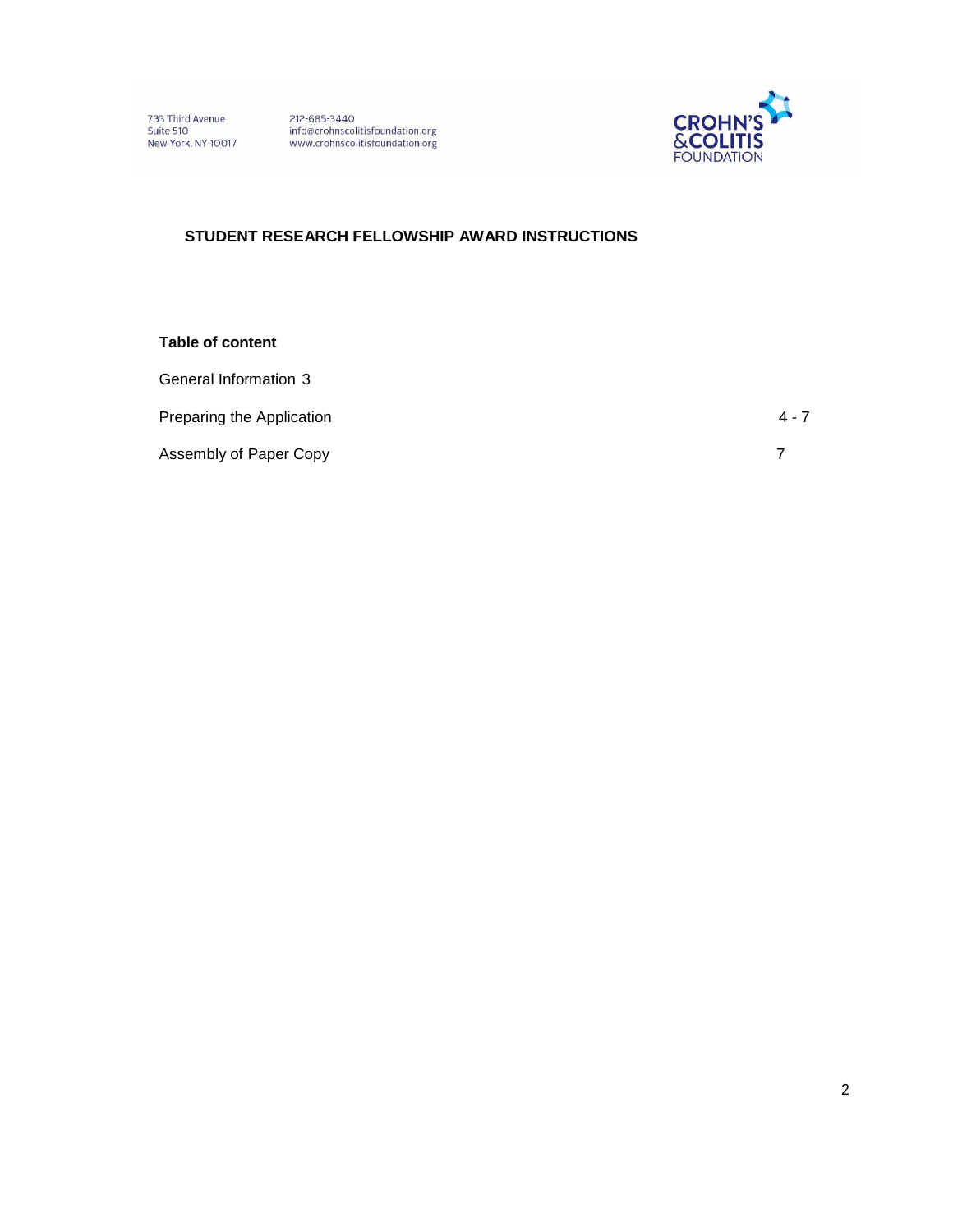212-685-3440 info@crohnscolitisfoundation.org www.crohnscolitisfoundation.org



## **GENERAL INFORMATION**

## <span id="page-2-0"></span>**APPLICATION SUBMISSION AND REQUIRED SIGNATURES**

All applications must be submitted via proposalCentral. The Foundation no longer requires paper applications.

The Foundation uses Proposal Central system, by Altum, for all of its application submissions. <https://proposalcentral.altum.com/default.asp?GMID=96>

Access is also available using links provided in the Crohn's & Colitis Foundation web site [\(http://www.ccfa.org/science-and-professionals/research/grants-fellowships/student-research-](http://www.ccfa.org/science-and-professionals/research/grants-fellowships/student-research-awards.html) [awards.html\)](http://www.ccfa.org/science-and-professionals/research/grants-fellowships/student-research-awards.html).

The electronic application must be submitted by close of business (11:59 PM Eastern time) on the annual deadline date on March **31**. If the deadline date falls on a weekend or holiday, applications will be accepted the following business day.

November 12, 2021 is a one-time submission opportunity for the 2021 Fall Review Cycle. Start dates can be chosen in2022.

#### **FORMATTING THE APPLICATION**

Applicants must adhere to the following instructions in completing the proposal sections that make up the electronic version of the application. Failure to observe font size specifications and/or page limits will result in the return of the application without review:

- Please remember to insert your name in the header on each form in the attachment section.
- Font size: Use 12 point Times New Roman or 11-point Arial as the minimum font size for the text of the application. A 10-point Times New Roman or 10-point Arial font type may be used for figures, legends, and tables.
- Single-spaced text is acceptable, and space between paragraphs is recommended.
- Margins: The margins of your text should be at least 1" inch all around, unless a form with different margins is supplied in the Application Templates or Forms.
- Fill in all required fields (\*)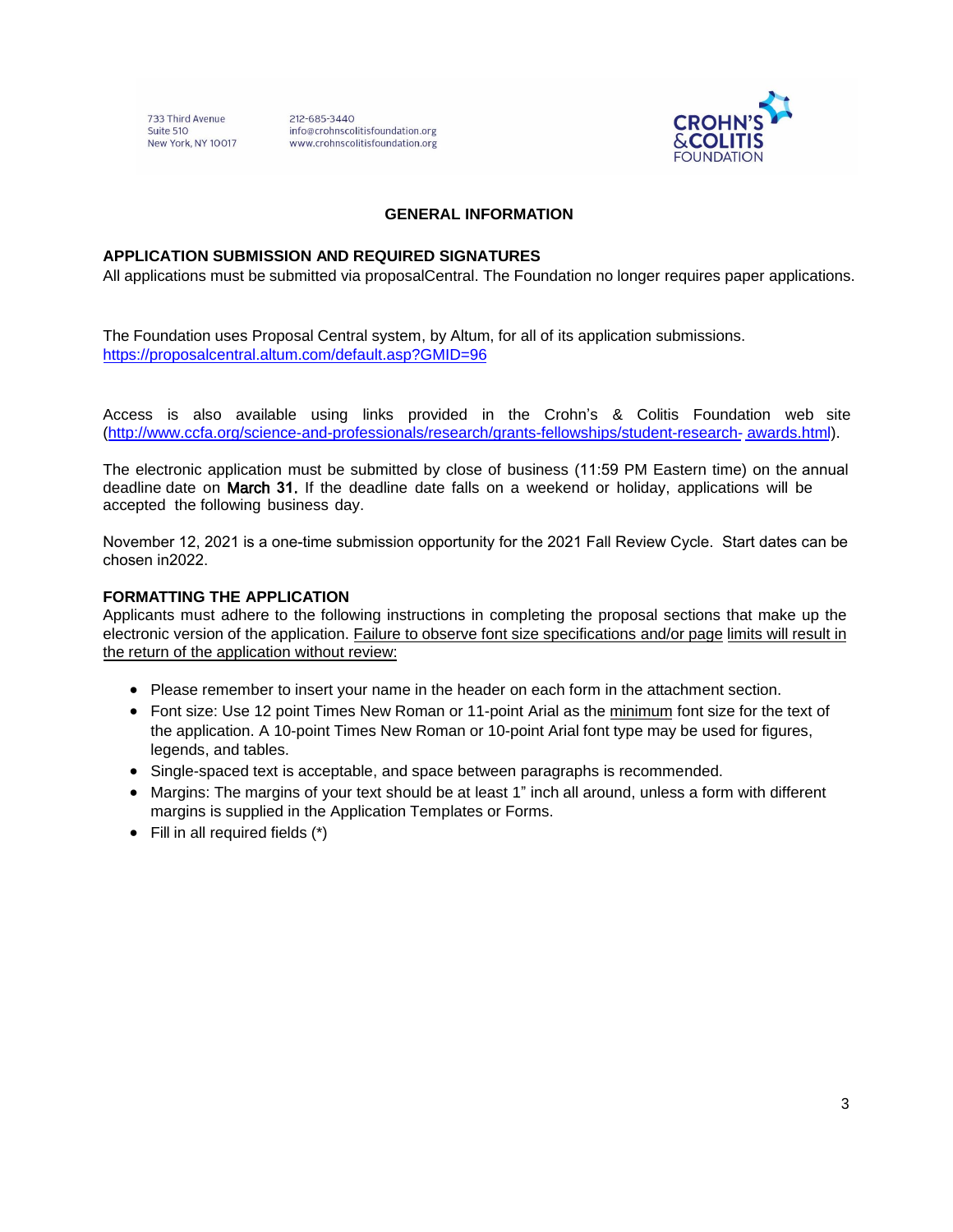212-685-3440 info@crohnscolitisfoundation.org www.crohnscolitisfoundation.org



## **PREPARING THE APPLICATION**

#### <span id="page-3-0"></span>**Project Title:**

The title should not exceed 75 characters in length (including spaces). Do not use abbreviations unless absolutely necessary.

**Challenges Priority:** Donors frequently have an interest in funding particular types of IBD research. Please check one Priority Area that is addressed by your project.

**Type of Disease:** Crohn's Disease or Ulcerative Colitis

## **Applicant:**

The applicant should be the student who will work with a mentor in the lab for ten weeks investigating a subject relevant to IBD. Applicant must be an undergraduate, medical or graduate student (not yet engaged in thesis research).

**Institution Information:** List address of the sponsoring institution where the applicant will trained\work. Institution Signing Official (required), Institution Financial Officer (required), Mentor (required) and Grants Administrator (optional) must be entered in this section.

## **Lay Summary:**

The lay summary is intended to provide a clear overview of your research to people who are *not* trained in the sciences but who are interested in IBD research for a variety of reasons. **This statement will be evaluated as part of your application** as well as used to inform the foundation's National Board of Trustees of the nature of this work. **Therefore, do not include proprietary\confidential information.** The lay summary must *not* duplicate the scientific abstract.

Please provide a statement in simplified language containing:

- o What question will this project attempt to answer?
- o Why is this question important?
- o What is the study design?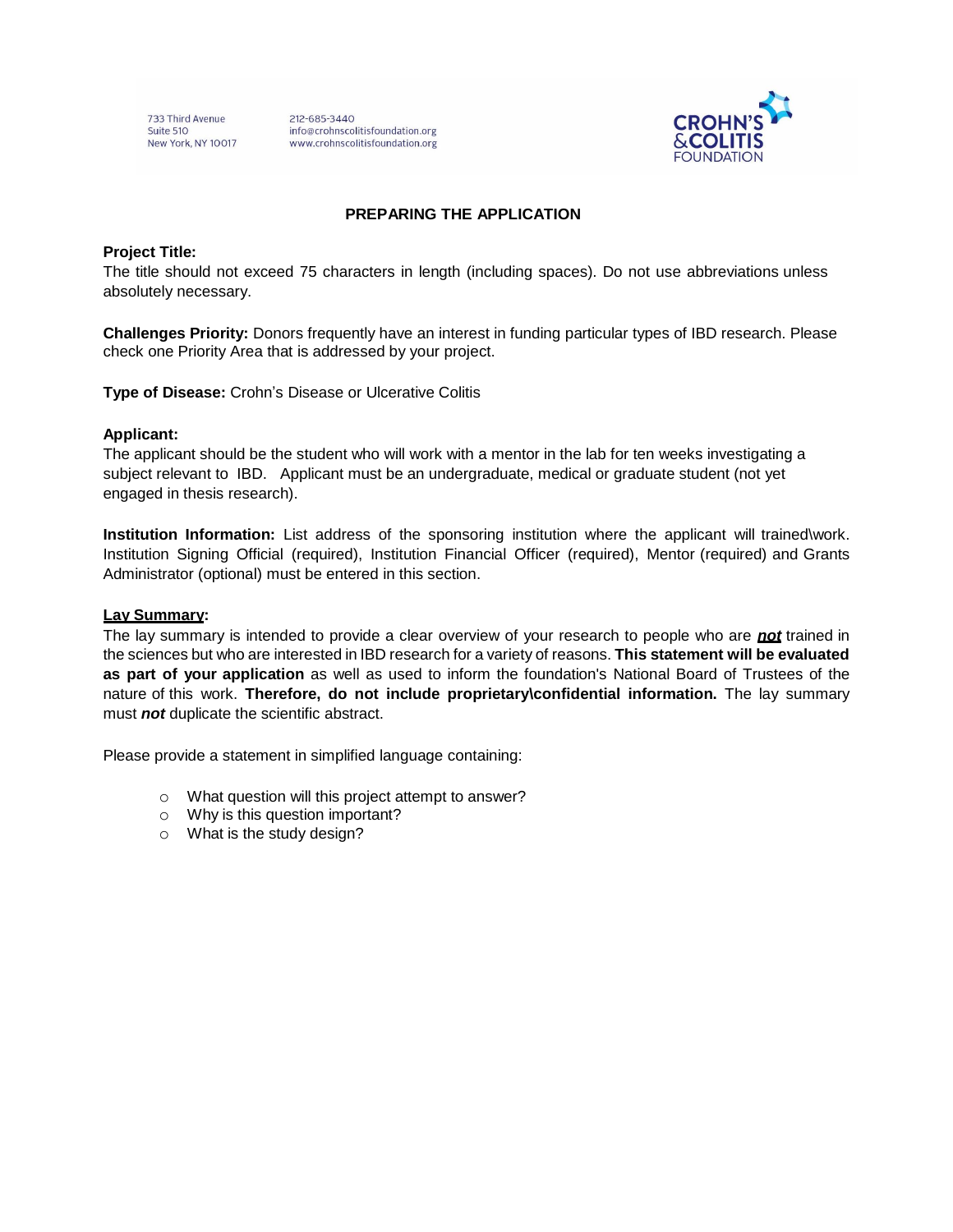212-685-3440 info@crohnscolitisfoundation.org www.crohnscolitisfoundation.org



Example**:** 

#### **TEMPLATE FOR WRITING LAY SUMMARY**

- **Investigator: Burrill Bernard Crohn, MD Mount Sinai Hospital**
- **Project: Gender differences in growth in pediatric patients with Crohn's disease**

#### **Type of Award: Student Research Fellowship Award**

**Description:** Growth failure is a unique and important problem for children with IBD. The exact causes of growth failure, and how best to treat them, is a pressing need. In children with Crohn's disease, boys and girls differ in disease severity and growth failure. That is, female patients tend to have more severe clinical disease but don't suffer from growth failure, while male patients tend to have less severe clinical disease and suffer from growth failure. Understanding the reasons for these differences could provide new clues on the reasons for disease severity and growth affects of IBD, and how better to treat them. This project tests whether sex hormones (estrogen in females, testosterone in males) act differently on the function of hormones controlling growth (growth hormone itself, Insulin-like Growth Factor-1 [IGF-1], and the pathway linking them). This project will study 90 pediatric Crohn's patients under the age of 17, matched to a control group of patients with short stature alone (unrelated to Crohn's disease), and determine whether disease activity affects growth hormone/IGF-1 levels, and how this affects growth in kids with Crohn's.

#### **Scientific Summary of Project:**

The Scientific Summary should provide a clear, concise overview of the proposed work, including the background, objective, or hypothesis and its supporting rationale; specific aims of the study for general scientific audience. This should be no more than one-half page.

**Relevance to IBD:** If successful, this project will establish whether a combination of sex and growth hormone levels can be used to predict growth failure. This information could help identify children with different biologic types of growth failure, and guide the development of more targeted treatments to correct them.

#### **Budget Period Detail**

The total budget request may not exceed \$2,500. Indirect costs are not permitted. All budget information should be included as part of Period One.

#### **Current and Pending Support:**

If you do not have any current pending applications please type in "No".

If you do have current pending applications, type in the title of the award(s) and the name of the agency from which you are awaiting a response. In the attachment section, attach an abstract for each application you list in this section.

It is the policy of the Crohn's & Colitis Foundation not to fund projects that are supported all or in part by another agency; this means that projects are considered to overlap if there are any shared Specific Aims or areas of budgetary overlap or percent of effort dedicated to the other project. The Peer Review Committee will make the final decision regarding any questions of overlap. The only exceptions are: Institutional support. Upload as an attachment in the "Evidential Enclosure" a description of any institutional support provided by your institution. The details should include Institutional commitment to the support of the applicant's salary; and the current term of the applicant's appointment. Please note that the institutional support does not decrease the chances of obtaining support from the Foundation, rather, such support is frequently considered by the Peer Review Committee as important evidence for institutional commitment to the proposed research project.